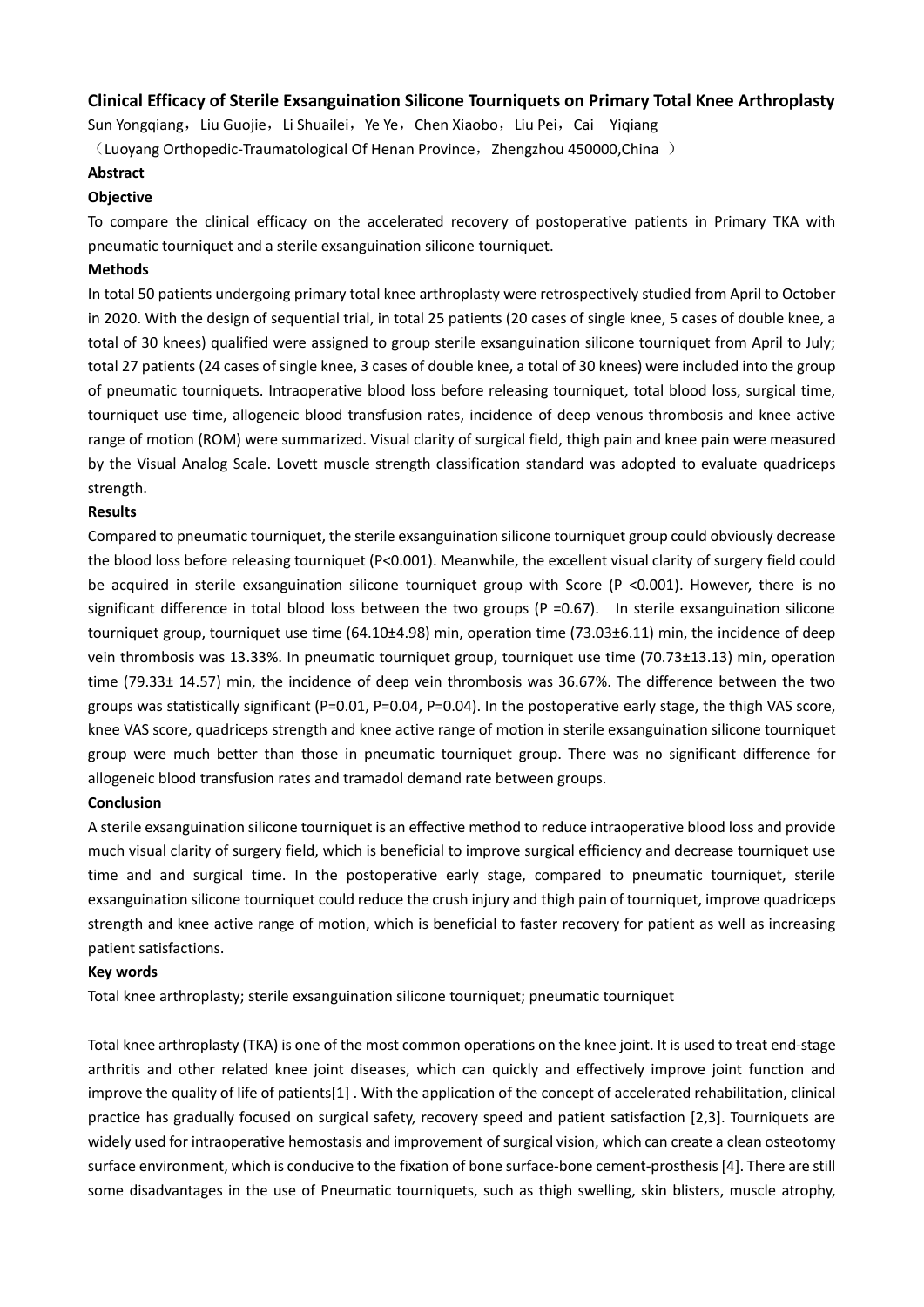nerve damage, deep vein thrombosis, which delays the recovery process and reduces patient satisfaction [5]. The fine management of the perioperative period puts forward higher requirements for the use of tourniquets. Whether tourniquet should be used in TKA, how tourniquet should be used, safety pressure and time limit are still controversial, and the impact on postoperative rehabilitation still needs further study.

The sterile exsanguination silicone tourniquet (produced in Israel) has a good exsanguination and tourniquet effect. As a new concept and technology, it has been widely used abroad in trauma orthopedics, knee arthroplasty, hand and foot surgery, limb vascular Surgery and neurosurgery [6, 7] , and has been gradually applied to the domestic orthopedics clinic.

This article retrospectively reviews patients who underwent first total knee arthroplasty in our hospital from April 2020 to October 2020 from the aspects of perioperative blood loss and surgical field clarity, postoperative pain, functional rehabilitation and complications. Analyze the clinical effects of Pneumatic tourniquet and sterile exsanguination silicone tourniquet to provide references for the selection and application of tourniquets in knee arthroplasty surgery.

## **1 Materials and methods**

## **1.1 General information**

A total of 52 patients were enrolled, including 7 males and 44 females; they were 50-75 years old. Divided into two groups according to the sequence study method, of which 25 cases (20 cases of one knee, 5 cases of double knees, a total of 30 knees) used sterile exsanguination silicone tourniquet, 27 cases (24 cases of one knee, 3 cases of double knees, A total of 30 knees) Use pneumatic tourniquet. There was no statistically significant difference in general information between the two groups before operation (P>0.05, see Table 1).

Inclusion criteria: (1) Age 50-75 years; (2) Unilateral total knee arthroplasty or bilateral knee arthroplasty for the first time, such as bilateral knee arthroplasty surgery, the same method of exsanguination and tourniquet was used for both operations, and the interval between two operations is 10 days.

Exclusion criteria: (1) history of knee surgery; (2) open trauma of lower extremities; (3) abnormal blood coagulation or long-term use of anticoagulant drugs, blood system diseases; (4) deep vein thrombosis of lower extremities, pulmonary embolism, cerebral embolism, Myocardial infarction, cerebral infarction, etc.; (5) Limb infection or malignant transformation or edema; (6) History of peripheral nerve and vascular disease; (7) Third-grade hypertension, which cannot be effectively controlled.

|                 |    | Number of TKA<br>(cases) |                | Gender<br>(cases) |      |             | BMI                  |                  | Preoperative        |  |
|-----------------|----|--------------------------|----------------|-------------------|------|-------------|----------------------|------------------|---------------------|--|
| Group           | n  | <b>Bilate</b><br>ral     | Unilat<br>eral | M                 | F    | Age (years) | (kg/m <sup>2</sup> ) | $HCT$ $(\%)$     | hemoglobin<br>(g/L) |  |
| Sterile elastic |    |                          |                |                   | 21   | 65.36±4.92  | 28.02±4.05           |                  |                     |  |
| tourniquet      | 25 | 5                        | 20             | 3                 |      |             |                      | 38.31±3.55       | 128.12±11.72        |  |
| Pneumatic       | 27 | 3                        | 24             | $\overline{4}$    | 23   | 65.26±6.48  | 26.22±2.95           | $36.93 \pm 2.95$ | 122.26±10.70        |  |
| tourniquet      |    |                          |                |                   |      |             |                      |                  |                     |  |
| t value $/X^2$  |    |                          | 0.79           |                   | 0.11 | 0.06        | 1.55                 | 1.53             | 1.88                |  |
| value           |    |                          |                |                   |      |             |                      |                  |                     |  |
| P value         |    |                          | 0.38           |                   | 0.74 | 0.95        | 0.13                 | 0.13             | 0.07                |  |

## **Table 1 Comparison of general information of the two groups of patients**

## **1.2 Surgical methods**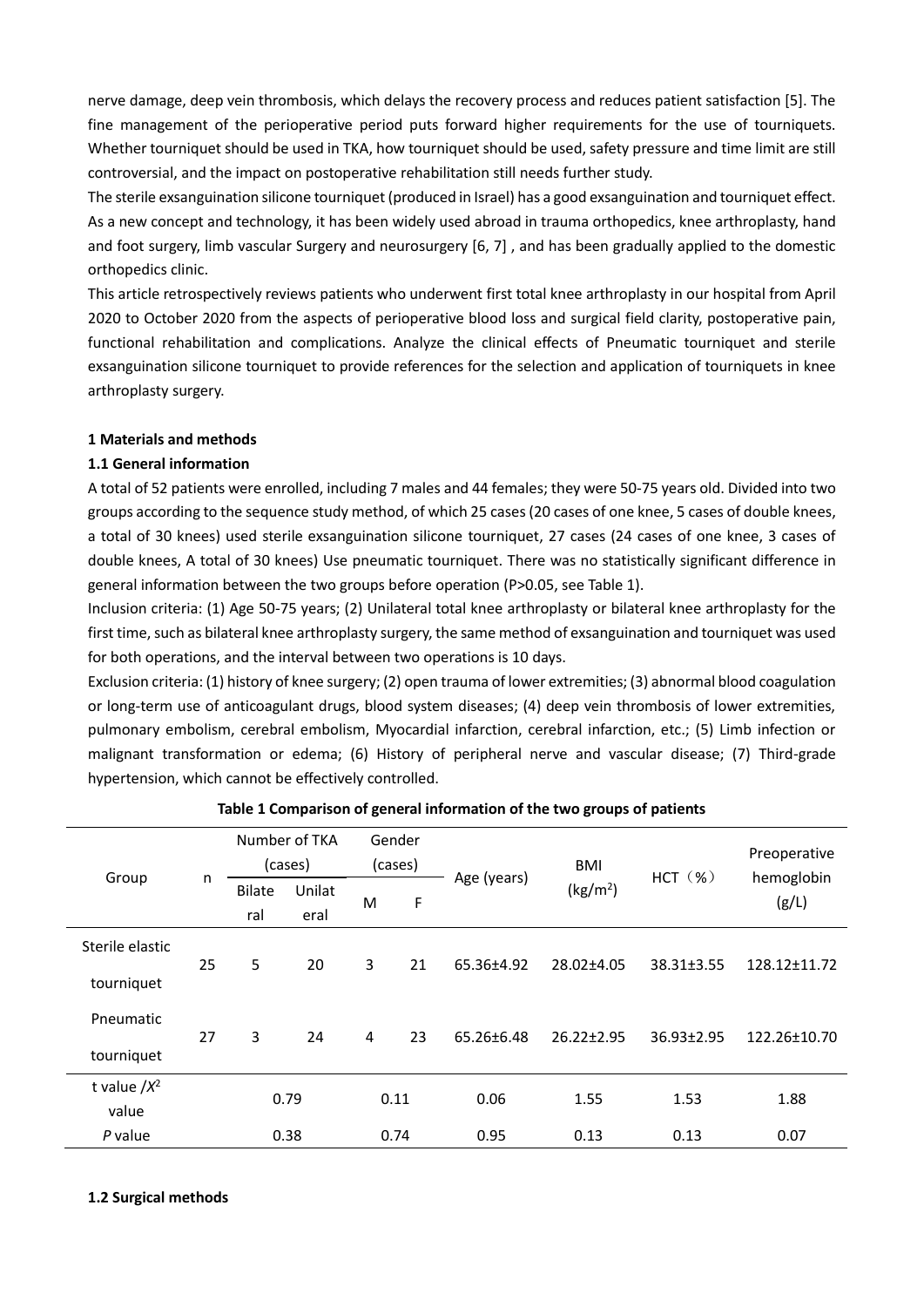All patients received the same perioperative treatment strategy: primary total knee arthroplasty, pain control and rehabilitation exercises. The operation was performed under general anesthesia under tracheal intubation and was completed by the same chief surgeon. The bone cement artificial joint prosthesis was used, the knee joint was approached centrally, and the patella was routinely preserved. For patients who need bilateral knee arthroplasty surgery, they usually perform rehabilitation exercises for 10 days after the surgery on one knee joint, and perform the surgery on the contralateral knee joint.

Multimodal analgesia was used: celecoxib (200 mg, Bid) was taken orally 2 days before surgery, and femoral nerve block (0.2% ropivacaine, 20 mL) was preoperatively guided by ultrasound. The application of hemostatic drug tranexamic acid: 30 minutes before cutting the skin, intravenous infusion of tranexamic acid 1.0g (0.25g/5mL); when the joint capsule is sutured, the joint cavity is infused with tranexamic acid solution (tranexamic acid 1.0 g + Ropivacaine 20mL+Methylprednisolone sodium succinate 40mg for injection, diluted with normal saline for a total of 100mL); while closing the incision, intravenous infusion of tranexamic acid 1.0 g. Antibacterial drugs were routinely given to prevent infection.

In the exsanguination silicone tourniquet group, the model and specification of the silicone tourniquet should be selected according to the patient's blood pressure, the length of the affected limb (the length from the toe or finger to the placement), and the limb circumference of the placement before the operation. After disinfection and draping, open the double-layer sterile packaging (ethylene oxide sterilization), take out the sterile exsanguination silicone tourniquet, put it in from the toe, pulling the rope slowly upwards along the direction of the limb to the placement (near the groin). In the pneumatic tourniquet group, the pneumatic tourniquet is tied to the upper 1/3 of the thigh. Before the tourniquet is inflated, raise the affected limb or use an elastic bandage to exsanguination. The tourniquet pressure is 280~300mmHg, and the cuff width is about 11cm. In all operations, the intraoperative systolic blood pressure is controlled at 100~120mmHg, and the average arterial pressure is 70~80mmHg. The tourniquet was applied before the skin incision. After the joint capsule was sutured and the joint cavity was infused with tranexamic acid solution, the tourniquet was released and sutured layer by layer to close the incision. The drainage tube was placed according to the clinical situation, and the elastic bandage was used to compress the foot to the thigh after the operation.

#### **1.3 Postoperative treatment**

Postoperative ECG monitoring, oxygen inhalation for 6 hours, air pressure adjuvant therapy on both sides of the calf, anticoagulant therapy was started 6-8 hours postoperatively, and antibiotics were given to prevent infection within 24 hours postoperatively. Self-controlled analgesia pump (100mL, drip rate 2mL/h) was used in the first 2 days after surgery, and intravenous or oral non-steroidal drugs and weak opioids were continuously administered for analgesia until discharge. Daily local physical cooling of the wound, infrared therapy, quadriceps isometric contraction exercise, ankle dorsiflexion and toe flexion exercises. On the second day after the operation, they started walking exercises with weight-bearing activities, as well as knee extension and knee bending exercises with full joint range of motion.

## **1.4 Evaluation Index**

The basic data of all patients, such as gender, age, body mass index (BMI), were recorded. According to the weight change of the gauze piece during the operation and the volume change of the flushing bottle, the apparent blood loss was calculated. Detect the hemoglobin level and hematocrit of the patients before and after the operation, and calculate the red blood cell volume and total blood loss according to the Gross[8] linear equation and the Nadler formula[9].

Main indicators: Record intraoperative blood loss before the tourniquet relaxes, total blood loss, intraoperative visual field clarity VAS score [10], tourniquet use time and operation time.

Secondary indicators: (1) The visual analogue scale (VAS) was used to evaluate the muscle pain and knee joint pain at the tourniquet area; (2) The Lovett muscle strength grading standard was used to evaluate the postoperative muscle strength; (3) The patient was in Measure the range of motion (ROM) of knee joint in the supine position;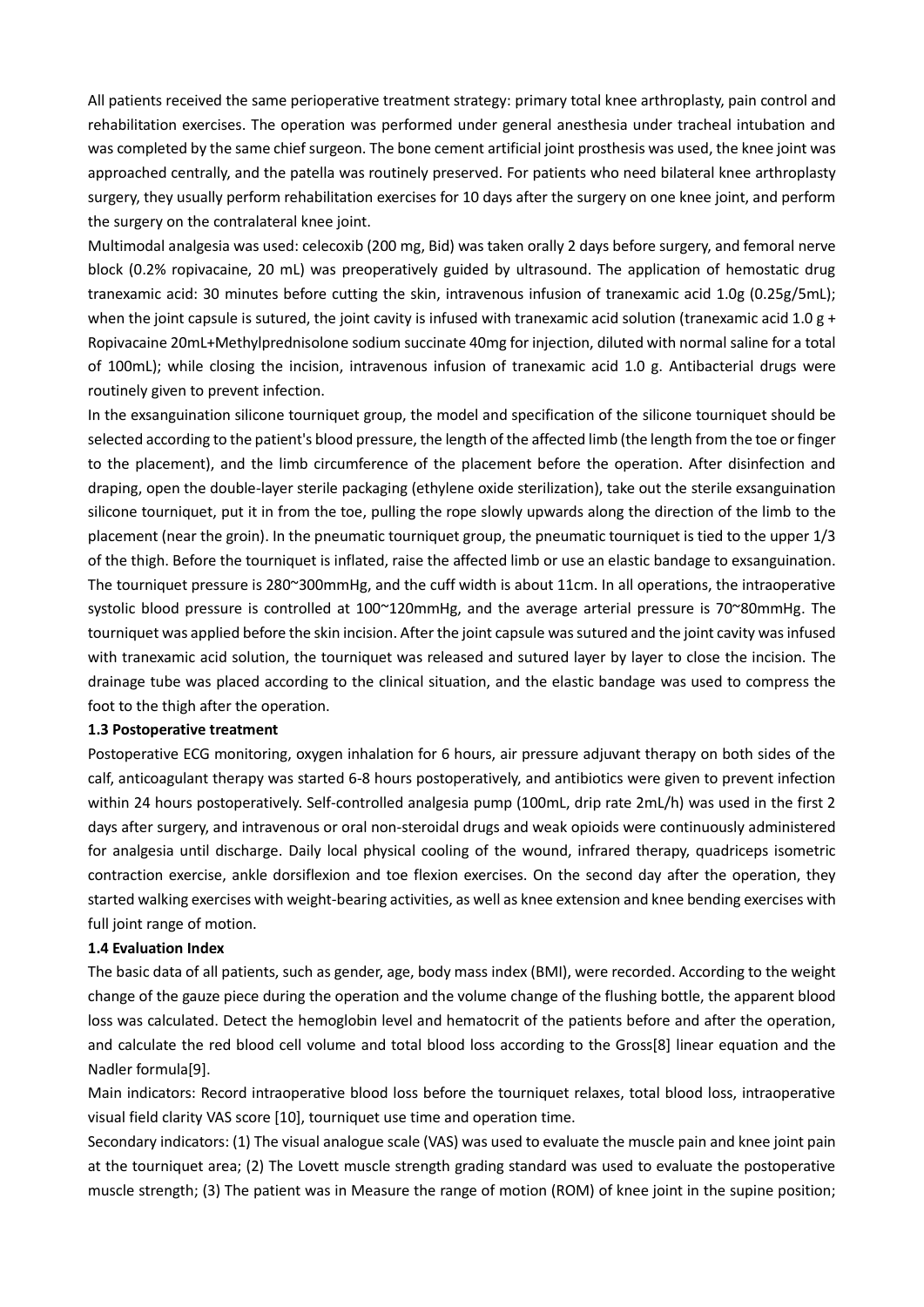(4) Other indicators, such as the incidence of deep vein thrombosis, the demand of weak opioid (tramadol) and blood transfusion; (5) Record complications Such as skin damage at tourniquet site, swelling, nerve damage, incision swelling, incidence of infection, etc.

VAS score of Clarity (full score 10 points, 1 point poor field of view, 10 points best field of view), the scoring rules are as follows:

1-2 points: bleeding during skin incision, obvious bleeding throughout the operation; 3-4 points: significant blood oozing in the tissue, significant blood accumulation in the joint cavity; 5-6 points: tissue oozing blood, slight blood accumulation in the joint cavity, fuzzy and difficult to distinguish the structure of tissues such as muscle and fat; 7- 8 points: blood in the joint cavity but no blood accumulation, tissue structure such as muscle and fat are visible, and blood oozing on the osteotomy surface; 9-10 points: no obvious bleeding during the whole operation. The tissue structure such as muscle and fat is clear and identifiable, and the osteotomy surface is clean.

## **1.5 Statistical processing**

SPSS 21.0 software was used for statistical analysis. Measurement data were expressed as ( $x$ ±s), and independent sample Student's-t test was used; count data was expressed by rate, and  $X^2$  test was selected. P<0.05 is considered statistically significant.

# **2 Results**

## **2.1 Intraoperative application of tourniquet**

There were 25 cases (30 knees) in the sterile exsanguination silicone tourniquet group. The models were Large Orange 3 knees, Large Brown 5 knees, and X-Large black & white 22 knees (see Figure 1).

In the Pneumatic tourniquet group, there were 27 cases (30 knees). Because of its wide cuff and narrow operation area, the movement of the limbs is limited during the operation, and blood stains in the incision tissue are obvious (see Figure 2).



a) Open the joint capsule b) Osteotomy surface before flushing c) Flushing fluid after installing the prosthesis

# Figure 1. Intraoperative situation with the use of sterile exsanguination silicone tourniquet



a) Open the joint capsule b) Osteotomy surface before flushing c) Flushing fluid after installing the prosthesis

Figure 2. Intraoperative situation with pneumatic tourniquet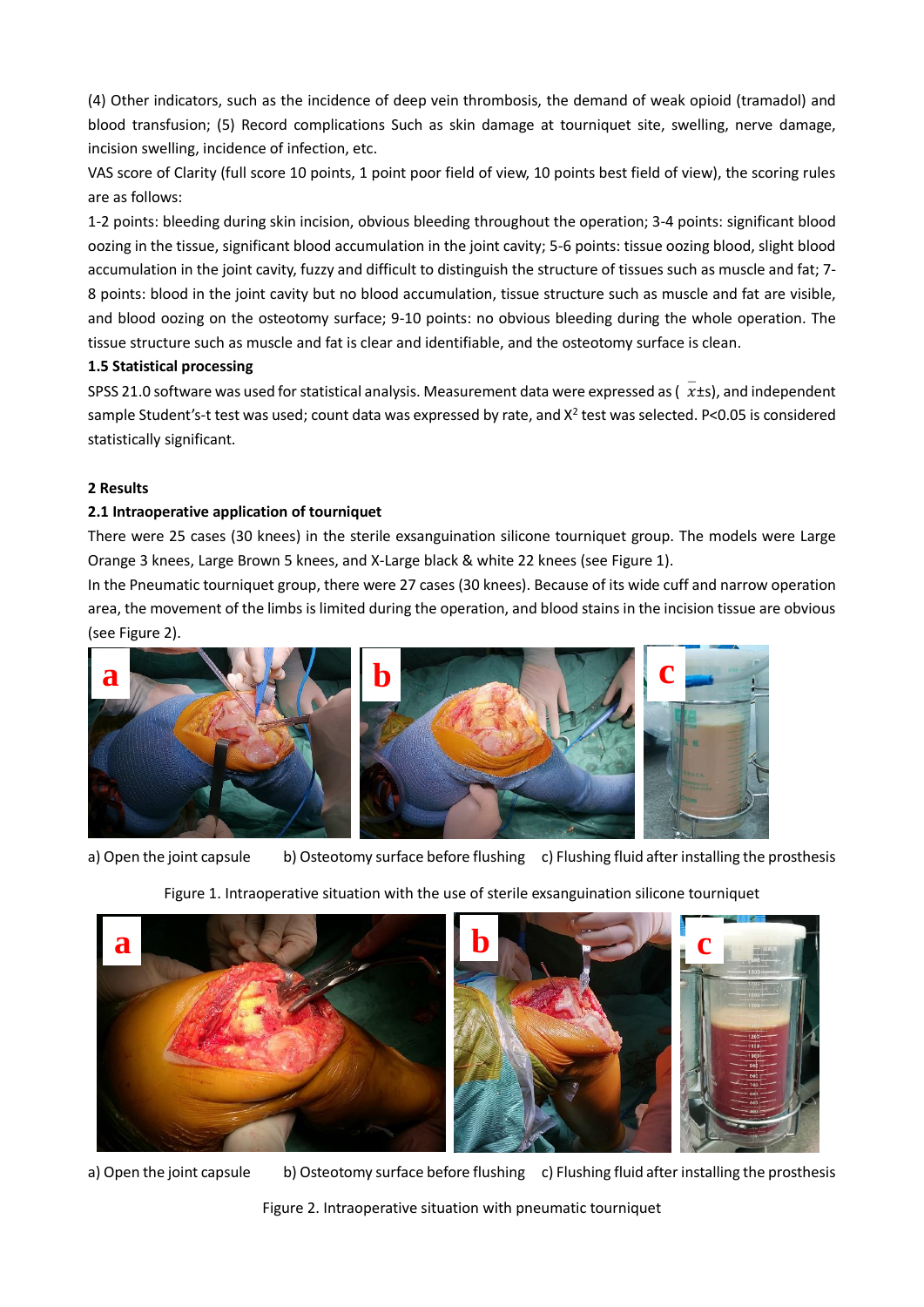### **2.2 Blood loss and clarity of vision**

The statistical results of operation time, tourniquet usage time, intraoperative blood loss before tourniquet relaxation, total blood loss and hemoglobin reduction are shown in Table 2. In the exsanguination silicone tourniquet group, the application time of the tourniquet was (64.10±4.98) min, and the operation time was (73.03±6.11) min. These two indexes were significantly less than those of the pneumatic tourniquet group (the application time of the tourniquet was (70.73±13.13) min (P=0.01), the operation time was (79.33±14.57) min (P=0.04)).The intraoperative visual field clarity VAS score was (8.90±6.11) points in the exsanguination silicone tourniquet group, which was better than the Pneumatic tourniquet group (7.27±0.78) points (P<0.01). Comparing the blood loss before the tourniquet was released, the blood loss of the exsanguination silicone tourniquet group was (15.27±6.75) mL, which was significantly lower than that of the pneumatic tourniquet group (76.48±9.53) mL, P<0.01. There was no significant difference in the total blood loss, the hemoglobin level on the first and the third day after the operation, and the maximum reduction of hemoglobin between the two groups.

| Group                            | Tourniquet<br>time (min) | Operation<br>time (min) | Surgical<br>field<br>clarity VAS<br>score<br>(points) | <b>Blood loss</b><br>before<br>releasing the<br>tourniquet<br>(mL) | Hemoglo<br>bin on<br>1st day<br>post-op<br>(g/L) | Hemoglo<br>bin on<br>3rd day<br>post-op<br>(g/L) | Maximum<br>hemoglobin<br>reduction<br>(g/L) | Total<br>blood loss<br>(mL) |
|----------------------------------|--------------------------|-------------------------|-------------------------------------------------------|--------------------------------------------------------------------|--------------------------------------------------|--------------------------------------------------|---------------------------------------------|-----------------------------|
| Sterile<br>elastic<br>tourniquet | 64.10±4.98               | 73.03±6.11              | $8.90 \pm 0.66$                                       | 15.27±6.75                                                         | 110.53 <sub>±</sub><br>12.51                     | 100.87 <sub>±</sub><br>10.52                     | 23.70±9.20                                  | 752.59±<br>333.01           |
| Pneumatic<br>tourniquet          | 70.73±13.13              | 79.33±14.57             | $7.27 \pm 0.78$                                       | 76.48±22.10                                                        | 107.87 <sup>±</sup><br>10.87                     | 98.37±1<br>1.19                                  | 22.30±9.53                                  | 788.98±<br>329.98           |
| t value $/X^2$<br>value          | $-2.59$                  | $-2.18$                 | 8.71                                                  | $-14.51$                                                           | 0.88                                             | 0.89                                             | 0.58                                        | $-0.43$                     |
| P value                          | 0.01                     | 0.04                    | < 0.01                                                | < 0.01                                                             | 0.38                                             | 0.38                                             | 0.57                                        | 0.67                        |

|  | Table 2 Intraoperative clarity and blood loss |  |  |  |
|--|-----------------------------------------------|--|--|--|
|--|-----------------------------------------------|--|--|--|

#### **2.3 Pain score**

#### **2.3.1 Muscle pain score at the site of hemostasis**

VAS scores were used to evaluate the muscle pain at the hemostatic site on the 1st, 2nd, 3rd, 5th day after operation and at the time of discharge. In the first 3 days after the operation, the thigh pain score of the hemostatic site in the exsanguination silicone tourniquet group was lower than that in the Pneumatic tourniquet group, and the difference was statistically significant (see Table 3).

| at the hemostatic site between the two groups $(\overline{x}$ ±s, points) |                 |                 |                 |                 |                 |  |
|---------------------------------------------------------------------------|-----------------|-----------------|-----------------|-----------------|-----------------|--|
|                                                                           | 1st day         | 2nd day         | 3rd day         | 5th day         | On discharge    |  |
| Group                                                                     | post-op         | post-op         | post-op         | post-op         |                 |  |
| Sterile elastic tourniquet                                                | $2.23 \pm 0.73$ | $1.73 \pm 0.58$ | $1.23 \pm 0.77$ | $1.03 \pm 0.76$ | $0.73 \pm 0.83$ |  |
| Pneumatic tourniquet                                                      | $2.70 \pm 0.70$ | $2.03 \pm 0.49$ | $1.63 \pm 0.72$ | $1.10+0.40$     | $0.73 \pm 0.78$ |  |
| t value                                                                   | $-2.53$         | $-2.16$         | $-2.08$         | $-0.42$         | 0.00            |  |

**Table 3 Comparison of the VAS scores of thigh muscle pain**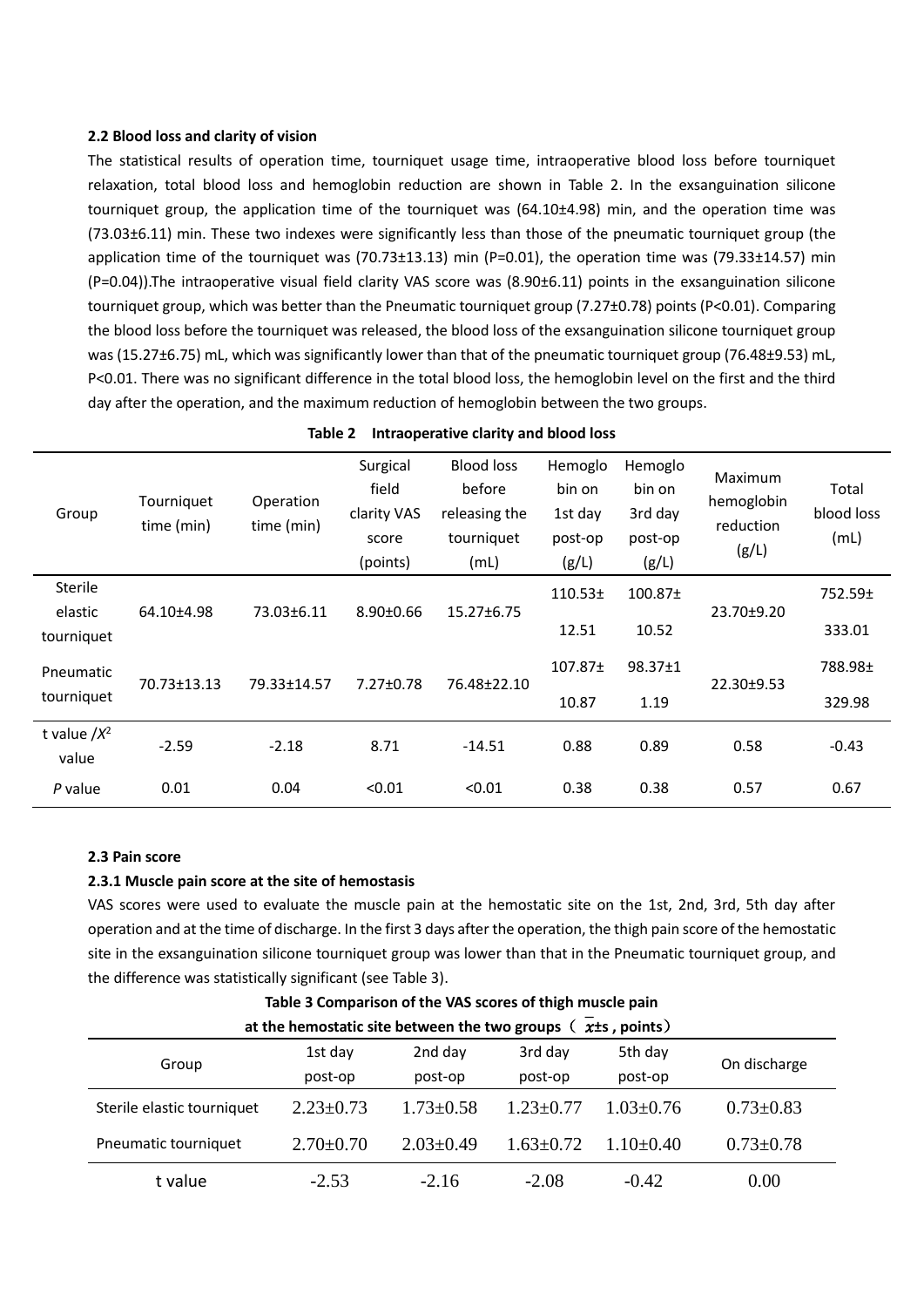| P value | 0.01 | 0.04 | 0.04 | 0.68 | 00.1 |
|---------|------|------|------|------|------|
|---------|------|------|------|------|------|

## **2.3.2 Knee pain score**

In the first 3 days after operation, the pain VAS score of the exsanguination silicone tourniquet group was better than that of the Pneumatic tourniquet group, and the difference was statistically significant (see Table 4).

|                            | 1st day post-   | 2nd day post-   | 3rd day post-   | 5th day post-   | On              |  |
|----------------------------|-----------------|-----------------|-----------------|-----------------|-----------------|--|
| Group                      | op              | op              | op              | op              | discharge       |  |
| Sterile elastic tourniquet | $4.17\pm0.70$   | $3.67 \pm 0.80$ | $2.83 \pm 0.53$ | $2.34 \pm 0.48$ | $2.20 \pm 0.41$ |  |
| Pneumatic tourniquet       | $4.67 \pm 0.92$ | $4.10\pm0.76$   | $3.27 \pm 0.87$ | $2.53 \pm 0.57$ | $2.30 \pm 0.47$ |  |
| t value                    | $-2.37$         | $-2.15$         | $-2.33$         | $-1.37$         | $-0.89$         |  |
| P value                    | 0.02            | 0.04            | 0.02            | 0.18            | 0.38            |  |

Table 4 Comparison of the VAS scores of knee joint pain between the two groups  $\overline{x}$   $\overline{x}$  , points)

## **2.4 Quadriceps muscle strength score**

The Lovett score was used to evaluate quadriceps muscle strength. The quadriceps muscle strength scores in the exsanguination silicone tourniquet group were better than the Pneumatic tourniquet group in the first 3 days after operation, and the difference was statistically significant (see Table 5).

| Group                      | 1st day post-op | 2nd day post-op | 3rd day post-op | 5th day post-op | On discharge    |
|----------------------------|-----------------|-----------------|-----------------|-----------------|-----------------|
| Sterile elastic tourniquet | $2.53 \pm 0.63$ | $2.97 \pm 0.61$ | $3.60 \pm 0.50$ | $4.31 + 0.47$   | $4.80 \pm 0.41$ |
| Pneumatic tourniquet       | $2.07 \pm 0.78$ | $2.57 \pm 0.57$ | $3.30\pm0.53$   | $4.17 + 0.46$   | $4.57 \pm 0.50$ |
| t value                    | 2.54            | 2.60            | 2.25            | 1.18            | 1.97            |
| P value                    | 0.01            | 0.01            | 0.03            | 0.24            | 0.05            |

Table 5 Comparison of Lovett muscle strength scores between the two groups  $\overline{z}$   $\overline{z}$  , points)

## **2.5 Knee joint range of motion**

The patient was in the supine position, and the long-arm goniometer was used to measure the range of motion of the knee joint. In the first 3 days after the operation, the performance of the range of motion of the knee joint in the exsanguination silicone tourniquet group was better than that in the pneumatic tourniquet group (see Table 6).

**Table 6 Comparison of knee joint range of motion between the two groups**  $(\overline{x} + \overline{x})$ 

| Group                                        | 1st day post-op   | 2nd day post-     |                   | 3rd day post- 5th day post- On discharge |                 |
|----------------------------------------------|-------------------|-------------------|-------------------|------------------------------------------|-----------------|
|                                              |                   | op                | op                | op                                       |                 |
| Sterile elastic tourniquet $65.53 \pm 18.47$ |                   | $76.30 \pm 18.54$ | $84.67 \pm 18.29$ | $92.76 + 13.13$                          | $99.73 + 10.05$ |
| Pneumatic tourniquet                         | $57.07 \pm 10.50$ | $68.27 \pm 10.14$ | $77.03 \pm 8.07$  | $89.27 + 11.25$                          | $97.50 + 9.04$  |
| t value                                      | 2.18              | 2.08              | 2.09              | 1.10                                     | 0.91            |
| P value                                      | 0.03              | 0.04              | 0.04              | 0.28                                     | 0.37            |

## **2.6 Postoperative complications**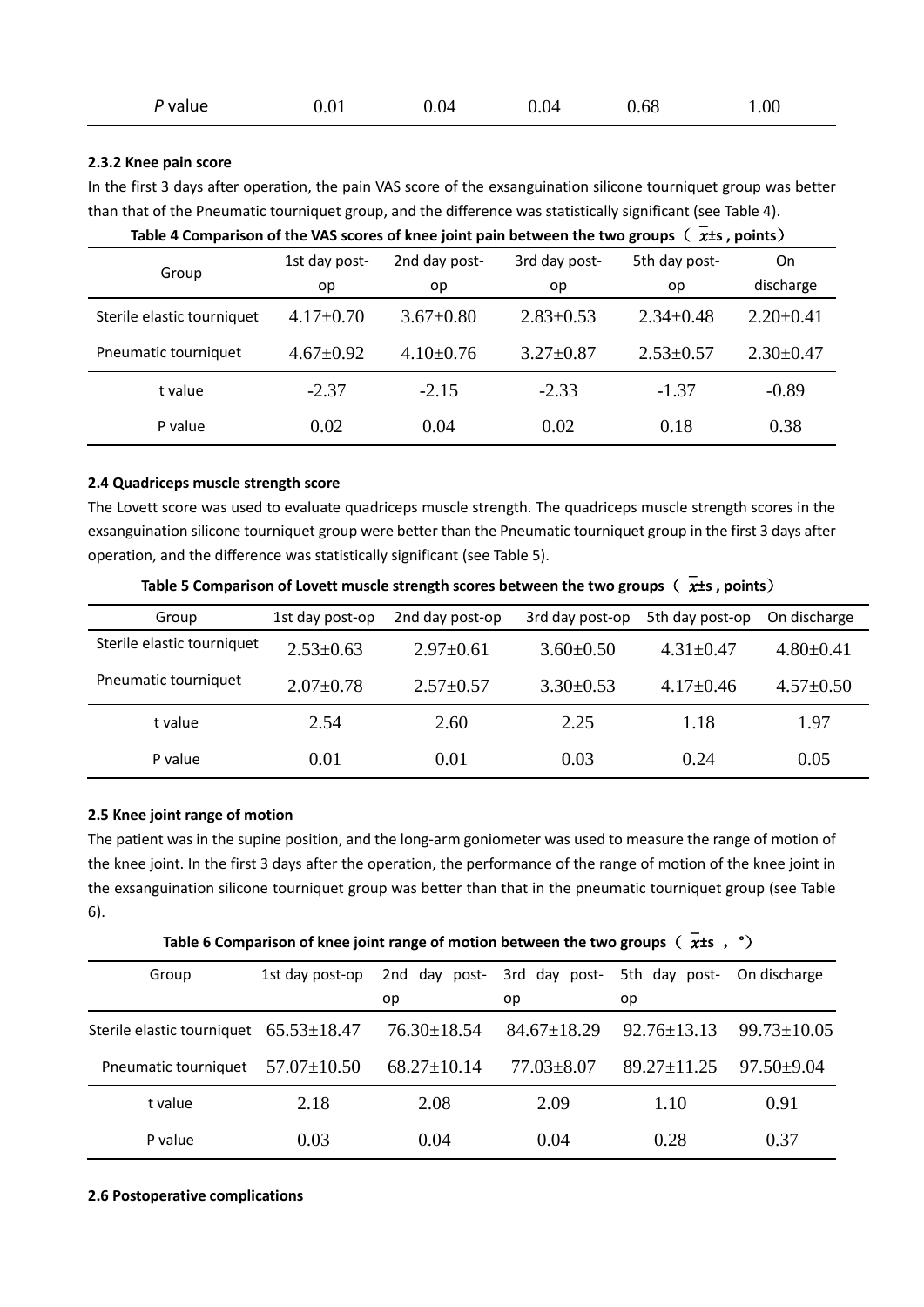The incisions healed well in all patients, no infection and loosening of the prosthesis were found, and no skin damage was found at the hemostatic site. As the patient got out of bed, the affected limb often showed slight swelling, and no malignant swelling was found. The results of arteriovenous ultrasound of both lower extremities showed that deep vein thrombosis of lower extremity was mostly muscular calf vein thrombosis (MCVT). The incidence of exsanguination silicone tourniquet group was significantly lower than that of Pneumatic tourniquet group (P=0.04, see Table 7).

| Group                      | Intermuscular vein | Postoperative blood | The need for tramadol |
|----------------------------|--------------------|---------------------|-----------------------|
|                            | thrombosis         | transfusion         | after surgery         |
| Sterile elastic tourniquet | 4(13.33)           | 1(3.33)             | 9(30.00)              |
| Pneumatic tourniquet       | 11(36.67)          | 1(3.33)             | 11(36.67)             |
| $X^2$ value                | 2.80               | 0.00                | 0.30                  |
| P value                    | 0.04               | 1.00                | 0.58                  |

#### **Table 7 Comparison of clinical indicators between the two groups [Example (%)]**

## **3 Discussion**

The optimized application of tourniquet in TKA is an important part of perioperative management. As a new type of tourniquet, the sterile exsanguination silicone tourniquet has excellent exsanguination and hemostatic performance, and has a variety of models and specifications, which can meet the clinical needs of the personalized application of tourniquet. This article compares the clinical effects of Pneumatic tourniquet and exsanguination silicone tourniquet from the aspects of perioperative exsanguination and hemostatic performance, surgical field clarity, functional rehabilitation, complications, and provides strategies for the selection and optimization of tourniquets in TKA.

In terms of the clarity of the visual field during the operation, the joint capsule was opened during the operation of the exsanguination silicone tourniquet group, the worn cartilage is clearly visible, the muscle and fat tissue is dry, no blood stains, the osteotomy surface is dry during the operation, and there is no blood exudation, the blood color of the drainage bottle after the operation is lighter, and the blood loss is less throughout the operation. In the Pneumatic tourniquet group, the osteotomy surface oozes blood, the operation space is narrow and the tissue around the joint capsule is full of blood stains, the blood of the drainage bottle after the operation is darker, and there is more blood loss throughout the operation. From the intraoperative photos, it can be seen directly that the exsanguination and hemostatic performance of the exsanguination silicone tourniquet group is better than that of the Pneumatic tourniquet group. In this study, the VAS score was used to evaluate the clarity of the visual field during the operation of the two groups. The exsanguination silicone tourniquet group was better than the Pneumatic tourniquet group and the difference was statistically significant. The exsanguination silicone tourniquet has good exsanguination and hemostatic performance, and can provide a good operating environment for the surgeon. In order to further investigate the performance of exsanguination and hemostatic, we statistically analyzed the amount of blood loss before the intraoperative tourniquet was released. The exsanguination silicone tourniquet group was significantly less than the Pneumatic tourniquet group, and the difference was statistically significant, which can significantly reduce the intraoperative blood loss , which is helpful for intraoperative blood management. Blond et al. [11] thought that when elastic bandage or raising the affected limb to expel blood, the maximum amount of expelling blood was about 67%. Demirakale et al. [12] studies have shown that in TKA, The amount of blood expelled by the exsanguination silicone tourniquet reached 95%, which can reduce the blood transfusion rate and blood loss. In this study, the difference in total blood loss and blood transfusion rate between the two groups was not statistically significant, which may be related to the timing of the release of the tourniquet during surgery.

In terms of operation time, although it mainly relies on the surgeon's surgical skills, a good surgical field of vision can also help to improve the efficiency of the operation and save operation time [13, 14]. This study investigated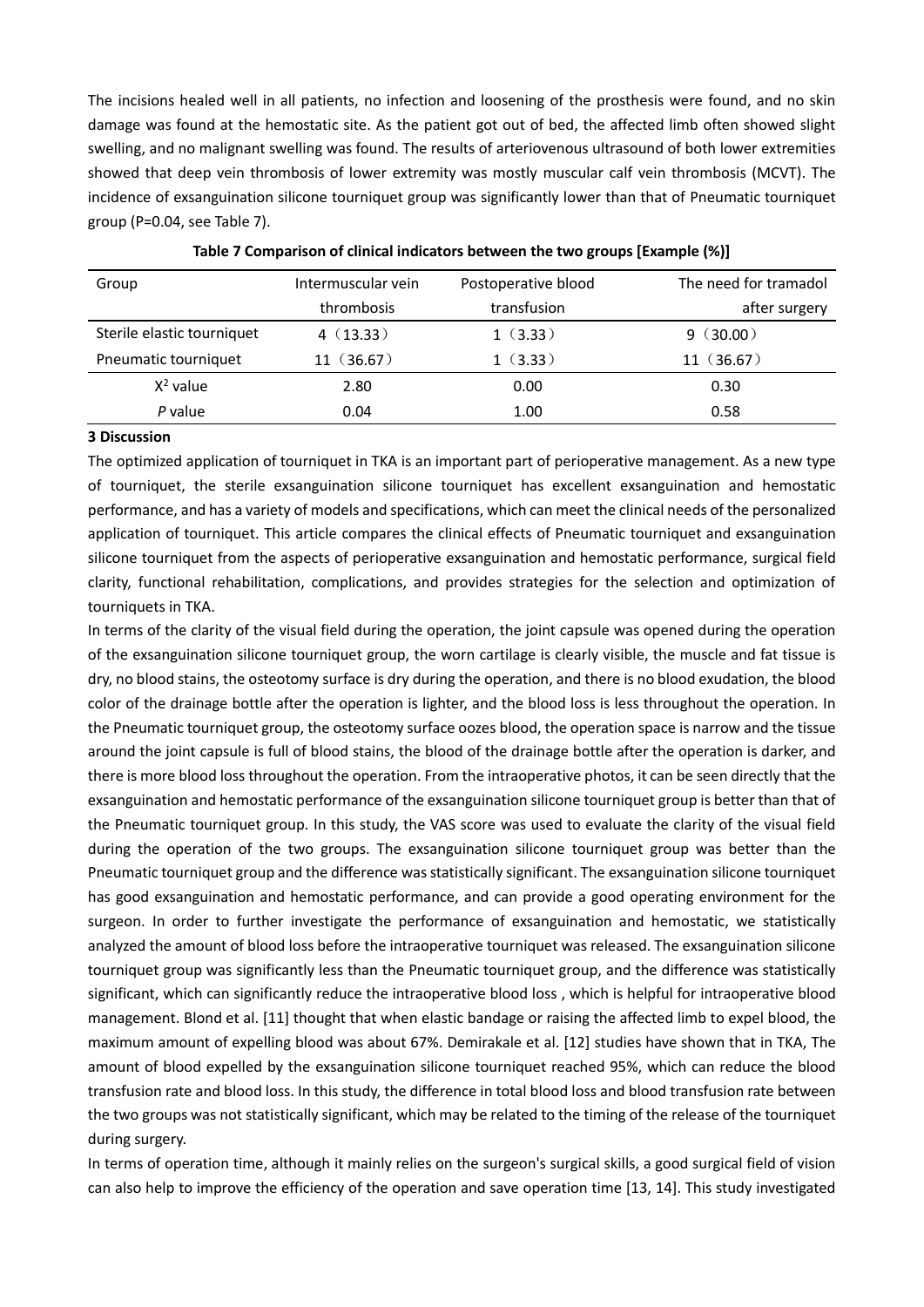the use time of the tourniquet and the operation time, and the results showed that the exsanguination silicone tourniquet group was better than the Pneumatic tourniquet group, and the difference was statistically significant. The use of tourniquet has a certain impact on postoperative rehabilitation. It directly or indirectly affects the soft tissues of the lower limbs, such as nerves, blood vessels and muscles. And it ultimately affects the functional recovery of the affected limbs. Among them, pain is one of the common symptoms after TKA, the skin and deep tissues can be squeezed to cause limb pain, and tourniquet-induced ischemia/reperfusion injury, which will aggravate limb pain and swelling. Liao Yunjian et al. [15] showed that the duration of tourniquet compression is the determinant of the degree of muscle and soft tissue damage, rather than ischemia-reperfusion injury. The results of this study showed that the VAS score of thigh pain at the tourniquet site in the first 3 days after the operation of the exsanguination silicone tourniquet group was significantly lower than that of the Pneumatic tourniquet group, and the difference was statistically significant. Demirakale et al. [12] showed that in terms of the incidence of pain and analgesia requirements after TKA, the exsanguination silicone tourniquet is better than the Pneumatic tourniquet. The wider the tourniquet cuff and the higher the pressure, the more the tourniquet damages the limbs and the more significant the pain [16, 17]. The wider the cuff can easily cause myofascial deformation and cause pain. The narrow exsanguination silicone tourniquet can be worn to the groin, which can reduce the squeeze of the myofascial membrane, thereby reducing pain.

The damage of the tourniquet to the soft tissues of the lower limbs is also manifested as an impact on the function of the quadriceps muscle, which will affect the early recovery after the operation. The influence of tourniquet on postoperative muscle strength has not yet been reached a consistent conclusion. Studies have shown that within 3 months after TKA, the quadriceps muscle strength of the group without tourniquet is better than that of the group with tourniquet [18]. However, Sun Xiao et al. [19] measured quadriceps muscle strength by muscle strength level, and did not find that the use of tourniquets would have an effect on muscle strength after TKA. In this study, the Lovett muscle strength score was used to measure the strength of the quadriceps muscle. The results showed that the quadriceps muscle strength of the exsanguination silicone tourniquet group was better than the pneumatic tourniquet group on the first 1, 2 and 3 days after the operation, and the difference was statistically significant. In TKA surgery, the weakening of quadriceps muscle strength is multifactorial, which may be due to direct compression injury of the tourniquet or ischemia/reperfusion [14, 20]. The recovery of quadriceps muscle strength after surgery is conducive to the early recovery of knee joint function after surgery, and can also be used as an index to predict long-term joint function. In the early postoperative period, the mobility of the knee joint in the exsanguination silicone tourniquet group was better than that in the Pneumatic group, which was closely related to the quadriceps muscle strength after the operation. In the first month after surgery, the tourniquet has a greater impact on the range of motion of the knee joint, but it cannot affect the long-term range of motion of the knee joint after the operation [21].

With the popularization of the concept of accelerated rehabilitation and everyone's attention to the prevention of venous thrombosis after orthopedic surgery, the current incidence of deep vein thrombosis in the lower extremities after TKA has been greatly reduced, and the incidence of symptomatic deep vein thrombosis in the lower extremities is 3.36% [22]. In this study, the incidence of muscular calf vein thrombosis in the exsanguination silicone tourniquet group was significantly lower than that in the Pneumatic tourniquet group (p<0.05). Any cause of venous injury, venous blood flow stagnation, and hypercoagulable state of blood are risk factors for venous thromboembolism. TKA surgery does not completely expel blood, which can easily cause blood stasis in the lower limbs, which can induce thrombosis [11]. When the traditional elastic bandage is used to expel blood, the blood is not completely expelled and the blood is stagnant. At the same time, the calf gastrocnemius muscle is squeezed unevenly by the expelling bandage, which causes venous damage and further aggravates the formation of thrombosis in the lower limbs. The exsanguination silicone tourniquet has a better hemostatic effect, and there is less residual blood in the lower limbs, which is not easy to cause blood stasis, thereby reducing the incidence of thrombosis. This study is consistent with the report of Demirakale et al. [12] that the exsanguination silicone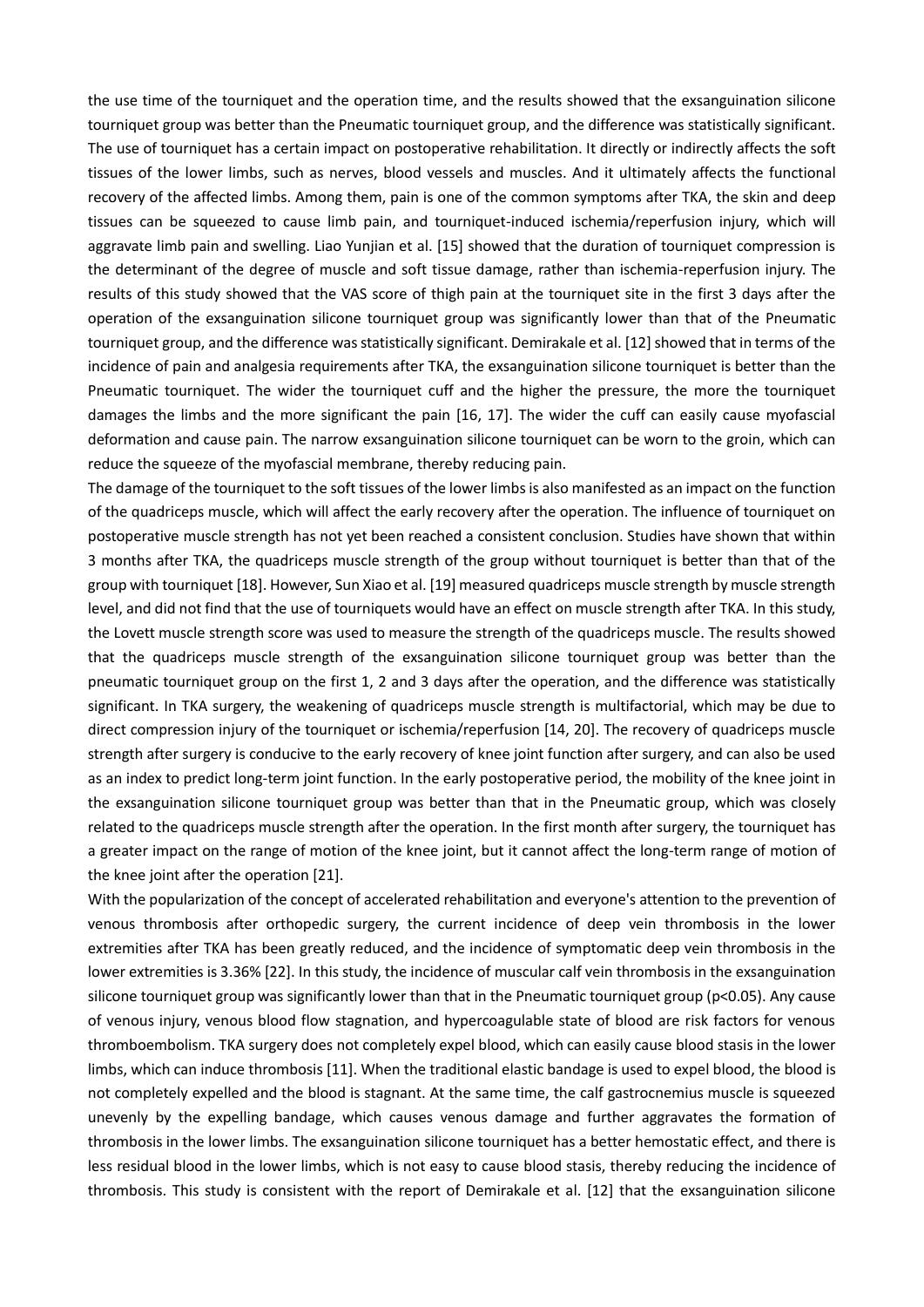tourniquet can reduce the incidence of thrombosis after TKA.

In terms of preventing infection, this study did not find any cases of infection. However, studies have shown [12, 23] that the exsanguination silicone tourniquet can reduce the infection rate after TKA. The possible reason is that the exsanguination silicone tourniquet is a sterile product (ethylene oxide disinfection), and the Pneumatic tourniquet is non-sterile, and can be used repeatedly. Thompson et al. [24] and other studies have shown that the Pneumatic tourniquet has microbial colonization, and bacteria can easily reach the wound through the sterile textile, increasing the risk of infection.

In total knee arthroplasty surgery, compared with the Pneumatic tourniquet, the exsanguination silicone tourniquet is more adequate to dispel blood, which can obtain a clear surgical field of vision, reduce blood loss, improve surgical efficiency, and shorten surgical time. In the early postoperative period, the exsanguination silicone tourniquet can reduce the crushing injury to the limbs, reduce the pain of the thigh, help the recovery of quadriceps muscle strength and knee joint mobility, accelerate the rehabilitation of patients, and improve patient satisfaction. The shortcomings of this study are that it is only limited to the follow-up of patients during hospitalization, and the lack of long-term follow-up data after surgery , which needs further study..

## **References**

[1]Singh JA. Epidemiology of knee and hip arthroplasty: a systematic review.[J]. The open Orthopaedics Journal. 2011 Mar 16;5:80-85

[2] Vendittoli PA, Pellei K, Desmeules F, et al. Enhanced recovery short-stay hip and knee joint replacement program improves patients outcomes while reducing hospital costs[J]. Orthopaedics Traumatology Surgery Research, 2019, 105(7):1237-1243.

[3] Memtsoudis SG, Fiasconaro M, Soffin EM, et al. Enhanced recovery after surgery components and perioperative outcomes: a nationwide observational study[J]. British Journal of Anaesthesia, 2020, 124(5):638-647.

[4] Hegde V , Bracey DN , Johnson RM , et al. Tourniquet Use Improves Cement Penetration and Reduces Radiolucent Line Progression at 5 Years After Total Knee Arthroplasty[J]. The Journal of Arthroplasty, 2021(20) :883-885.

[5] Harsten A, Bandholm T, Kehlet H, et al. Tourniquet versus no tourniquet on knee-extension strength early after fast-track total knee arthroplasty; a randomized controlled trial.[J]. The Knee, 2015, 22(2):126-130.

[6] Brin YS, Feldman V, Gal Itai, et al. The Sterile Elastic Exsanguination Tourniquet vs. the Pneumatic Tourniquet for Total Knee Arthroplasty.[J]. The Journal of arthroplasty, 2015, 30(4):595-599.

[7] Templeton-Ward O, Feher J, Davey P. The Use of the S-MART Tourniquet in Hand Surgery: A Safe and Effective Way to Provide a Bloodless Field.[J]. Surgery research and practice, 2014(2014): 402184.

[8] Gross JB. Estimating allowable blood loss: corrected for dilution.[J]. Anesthesiology, 1983, 58(3):277-280

[9] Nadler SB, Hidalgo JH, Bloch Ted. Prediction of blood volume in normal human adults.[J]. Surgery, 1962, 51(2):224-232.

[10]李科伟,王少华,侯颖周. 两种滑膜处理方式对 TKA 术后患者肢体肿胀程度的影响[J].实用骨科杂 志,2020,26(01):72-74.

[11] Blond L, Kirketerp-Møller K, Sonne-Holm S, et al. Exsanguination of lower limbs in healthy male subjects[J]. Acta Orthopaedica, 2002 , 73(1):89-92.

[12] Demirkale I, Tecimel O, Sesen Hakan, et al. Nondrainage Decreases Blood Transfusion Need and Infection Rate in Bilateral Total Knee Arthroplasty[J]. The Journal of Arthroplasty, 2014, 29(5):993-997.

[13]Zhang Wei, Ning Li, Chen Tan Sifeng, et al. The effects of a tourniquet used in total knee arthroplasty: a meta-analysis.[J]. Journal of orthopaedic surgery and research, 2014, 9(1):13.

[14]Wang Kai, Ni Songjia, Li Zhichang, et al. The effects of tourniquet use in total knee arthroplasty: a randomized, controlled trial.[J]. Knee surgery sports traumatology arthroscopy, 2017, 25(9):2849-2857.